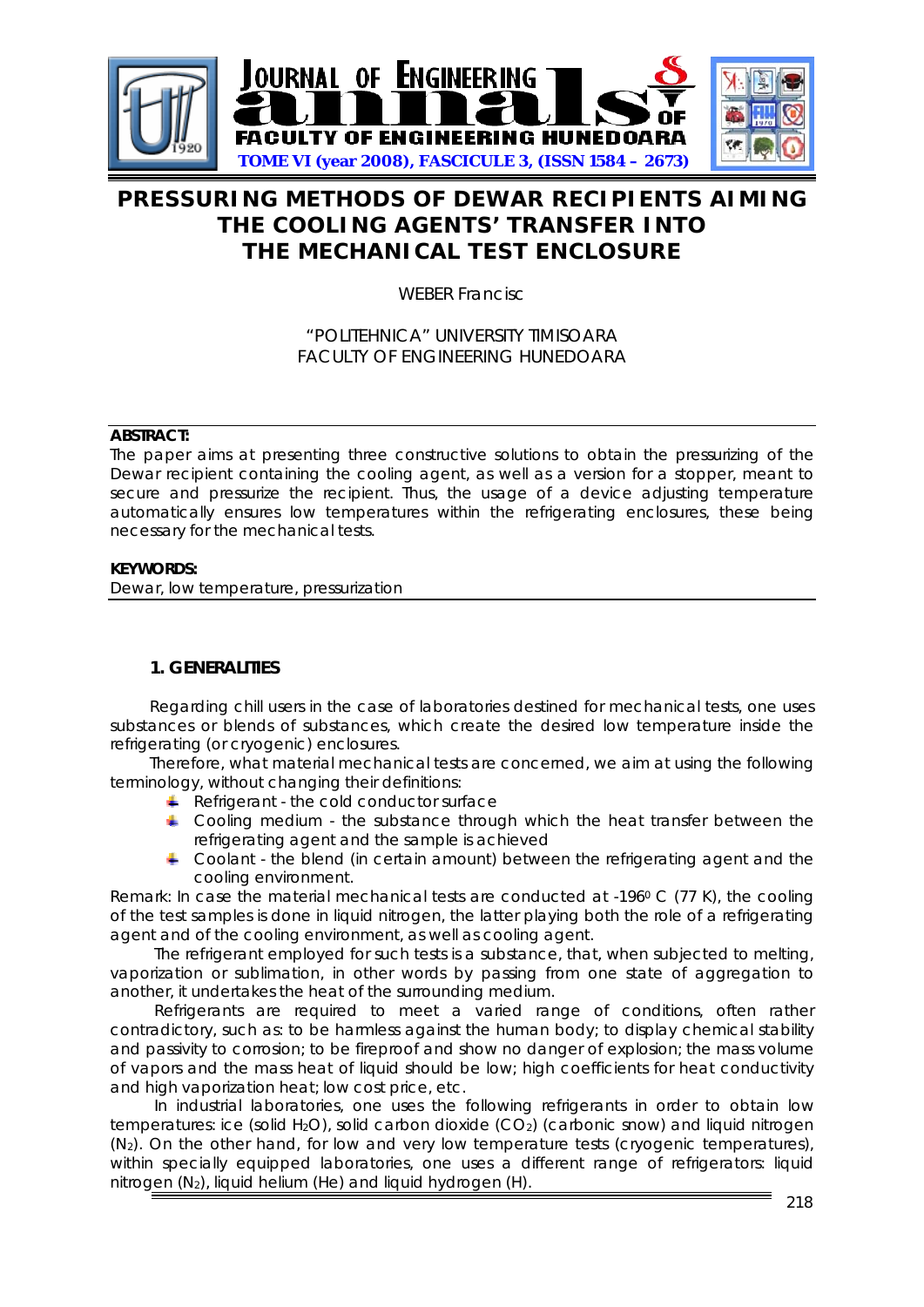

 Furthermore, the *cooling medium* is the very substance that undertakes the refrigerant and transmits it to the test samples placed inside a refrigerant enclosure and meant to be tested at a certain load. Nevertheless, this also meets the adjusting function of the cooling temperature, at the desired value.

Thus, the cooling medium provides the heat necessary for the refrigerant to pass from one state of aggregation to another; hence, its temperature is decreasing. The higher the quantitative proportion between the refrigerant and the cooling medium, the more evident the temperature decrease. Likewise, the higher the refrigerant's melting, vaporization or sublimation, the more rapid the temperature decrease.

By mixing (in certain proportions) a refrigerant with an adequate cooling medium, one obtains a *coolant*, proper to the low temperature necessary for material mechanical tests.

## **2. CONSTRUCTIVE SOLUTIONS OF OBTAINING THE PRESSURIZATION OF THE DEWAR RECIPIENT**

In the case of using liquid nitrogen as a refrigerant, one will need to deposit it into a recipient of Dewar type. Subsequently, Dewar recipients of 40 l capacity have been involved in conducting the experiment.

However, choosing the pressurizing version of such a Dewar recipient entails a series of factors: the usage manner of the refrigerant (liquid nitrogen or nitrogen vapors); the refrigerant flow; the desired low temperature; the achieving and adjusting mode of the flatlevel temperature; the constructive solution of the refrigerating enclosure, as well as the aimed usage domain (mechanical tests, cryogenic hooping, chipping in cryogenic conditions, cryogenic treatments, etc.)

Thus, the performed experiments have used 3 pressurizing versions of the Dewar recipient, which are sketched in Figure 1.







b.

Figure 1. Pressurizing versions of the Dewar recipient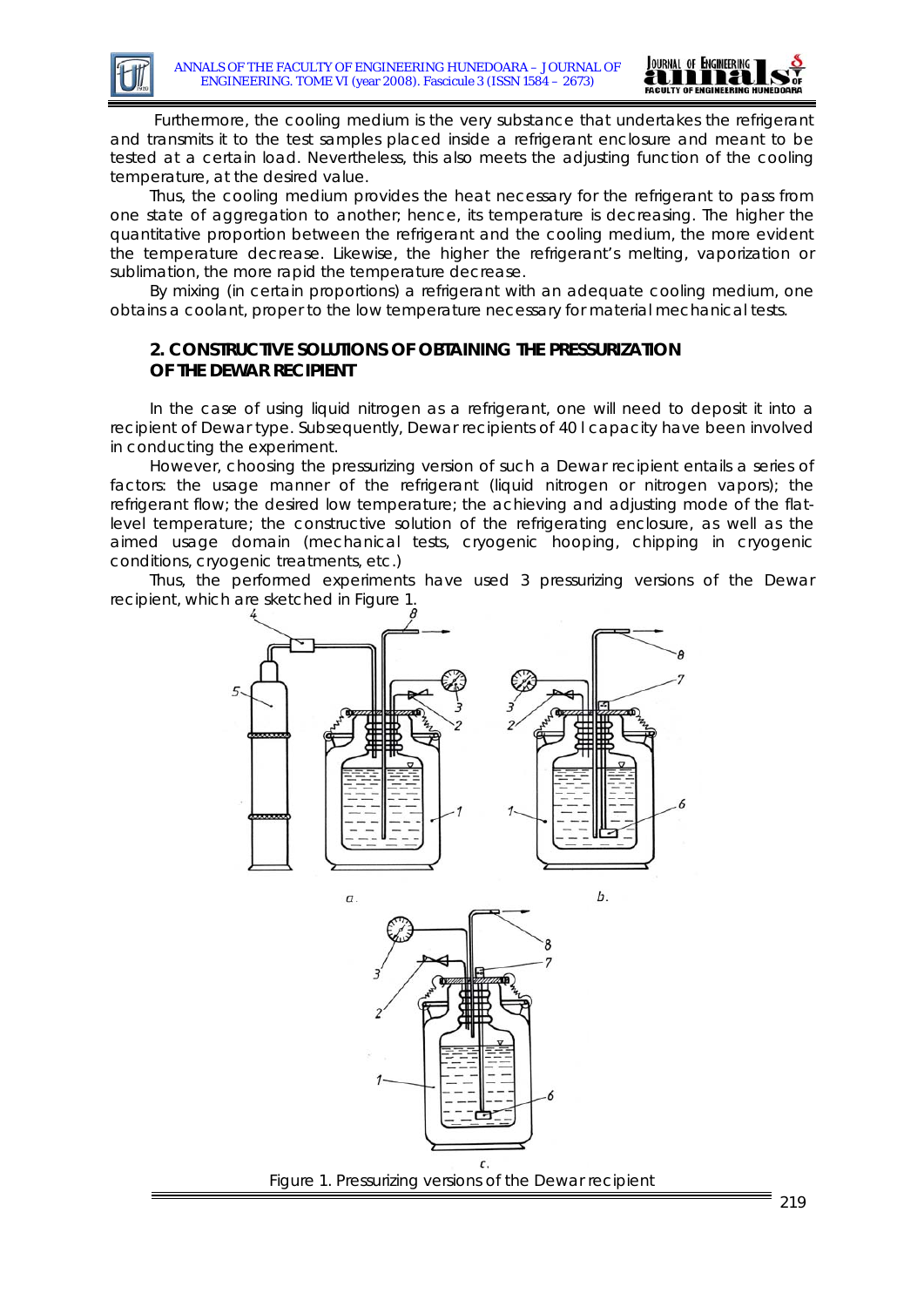

*Version I* displays pressurizing with gas nitrogen (Fig.1.a). Consequently, gas nitrogen is introduced from the storage vessel (5) into the Dewar recipient (1) through the pressure reducer (4), at a well-established pressure (smaller than  $\rho$  max= 0, 05 Mpa), also depending on the necessary liquid nitrogen flow. Due to the pressure created in the space between the recipient's stopper and the liquid nitrogen surface, the latter is evacuated from the Dewar recipient through a transfer pipe (8). A safety valve (2) and a pressure gauge (3) are set up at the recipient's stopper (of special construction).

*Version II* assumes pressurizing with nitrogen vapors (Fig.1.b.). Such a medium is achieved by heating the liquid nitrogen from the Dewar recipient through a load resistance (6) immersed in liquid. The heating regime of the electric resistance is driven by an automatic system for adjusting low temperature, the resistance being socket-charged. The obtained nitrogen vapors will fill the space between the recipient's stopper and the liquid nitrogen surface, so after reaching a certain pressure, the liquid nitrogen is evacuated by means of a transfer pipe (8). The stopper is provided with a safety valve (2) and a pressure gauge (3).

*Version III* allows the usage of nitrogen vapors as a refrigerant (Fig.1.c.). The liquid nitrogen storage in the Dewar recipient (1) is heated by an immersed electric load resistance (6), thus obtaining nitrogen vapors at the Dewar's upper part; these are evacuated through a transfer pipe (8). The charging of the electric resistance is done through a socket (7). The pressure gauge (3) indicates the pressure of the nitrogen vapors, whereas the safety valve (2) ensures the maintaining of the current pressure.

#### **3. THE CLOSING, ENSURING AND PRESSURIZING DEVICE OF THE DEWAR RECIPIENT**

In order to achieve the pressurizing of the Dewar, it is necessary that these recipients be closed at the upper part, with the aid of special construction devices (stoppers). Consequently, so as to be able to accomplish version II and III (see Fig.1.b. and Fig.1.c.), a stopper just like in Figure 2 was conceived.



Figure 2. Stopper for achieving the pressurizing versions II and III

The stopper is made up of a Teflon body (1) with four longitudinal holes. The copper pipes (9) pass through two of the holes; these pipes are tied together at their lower part through an electric load resistance (8), fastened by copper screws.

Therefore, at the upper part, the pipes are threaded and fastened in the stopper's body with the aid of screw nuts (11). The electric load resistance consists of nickel wire ( $\phi$  4 mm) and serves for heating the liquid nitrogen it is immersed in.

The charging of the electric resistance is done by the pipes (9), which are connected to the low temperature adjusting system. Furthermore, two Teflon sleeves (10) are set up onto the charging pipes; these sleeves prevent the contact (even of accidental nature) between the pipes and the corrugated tube from the lower part of the Dewar recipient's neck.